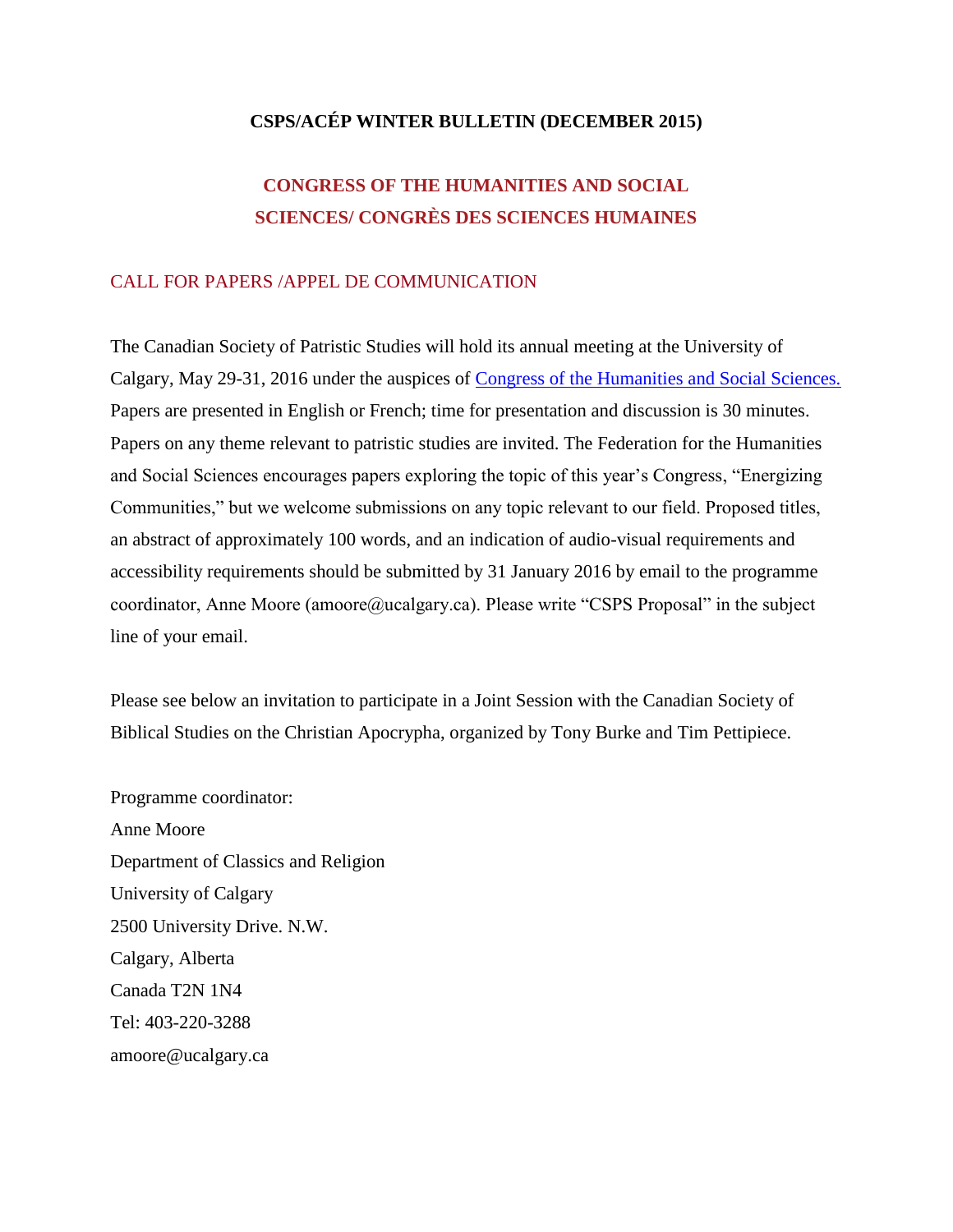L'Association canadienne des études patristiques tiendra sa réunion annuelle à l'Université de Calgary, 29 au 31, 2016 dans le cadre du [Congrès des sciences humaines.](http://congres2015.ca/accueil) Vous êtes invités à présenter, en français ou en anglais, une courte communication suivie d'échanges, le tout réparti sur une période de 30 minutes. Nous accueillons les communications sur n'importe quel thème patristique. La Fédération canadienne des sciences humaines encourage des communications qui explorent le thème du Congrès de cette année « Communautés énergisants », mais nous accueillons les communications sur toutes les matières concernant notre domaine. On devra faire parvenir, au plus tard le 31 janvier 2016, le titre de la communication, un résumé d'une centaine de mots et une indication de tout besoin technique éventuel (équipement informatique ou audiovisuel) ou tout besoin d'accessibilité au responsable du programme, Anne Moore (amoore@ucalgary.ca). Veuillez indiquer « Proposition ACEP » dans le sujet de votre courriel.

Veuillez noter ci-dessous une invitation à assister à une session conjointe avec la Société canadienne des Études bibliques sur les apocryphes chrétiens, organisée par Tony Burke et Tim Pettipiece.

Responsable du programme: Anne Moore Département de Classics et religion Université de Calgary 2500 promenade Université N.W. Calgary, Alberta Canada T2N 1N4 Tél : 302-220-3288 amoore@ucalgary,ca

### **Joint session on Christian apocrypha/Session conjointe sur les apocryphes chrétiens**

Since 2013 the Canadian Society of Biblical Studies has mounted an ad hoc session on Christian Apocrypha. The following year, it became a joint session with CSPS. The session has been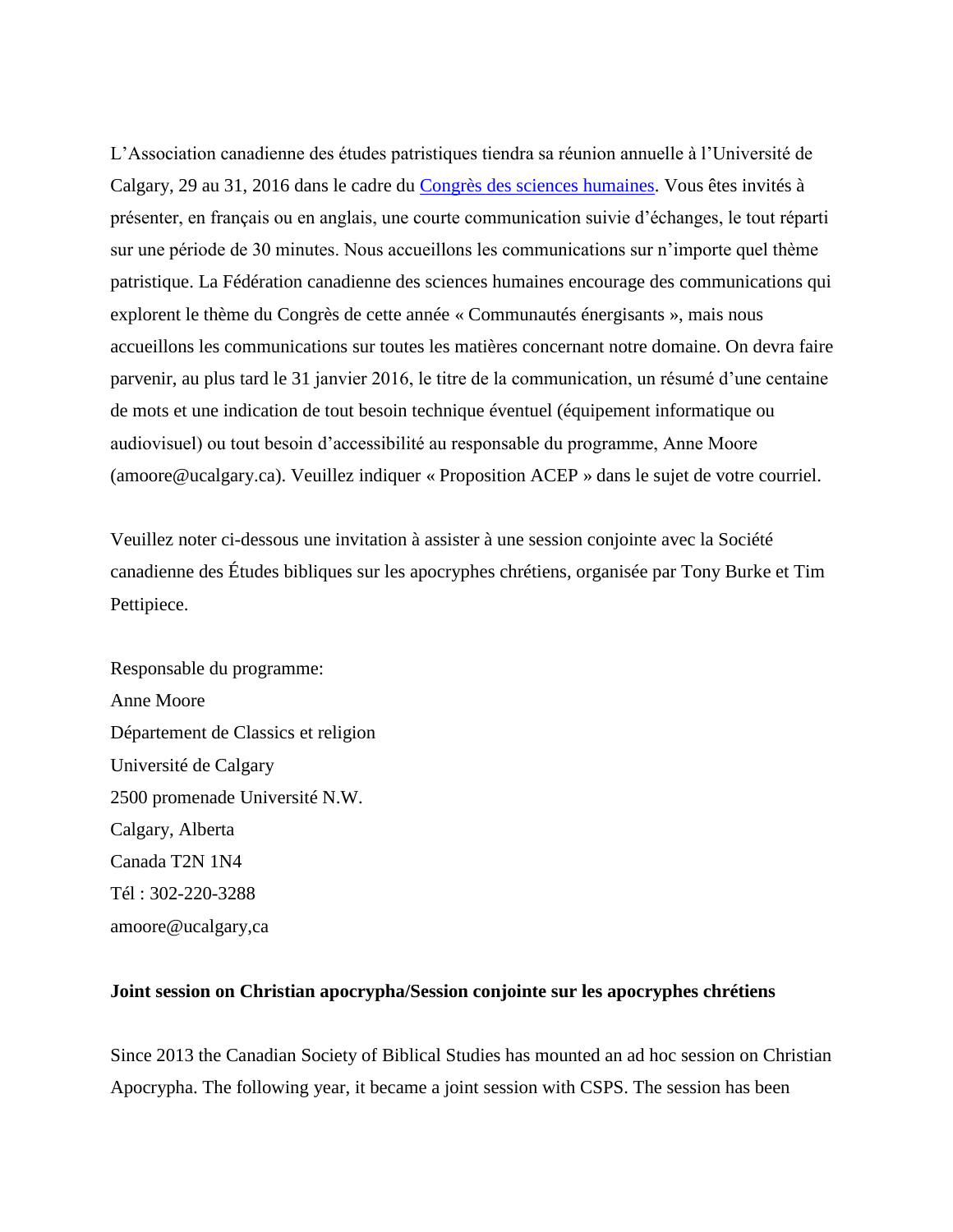successful from the start but it depends on member support; it will be mounted again in 2016 if sufficient proposals are submitted (at least five). There is no specific theme for this year's session, in order to encourage as many paper proposals as possible. For further information on the session, contact Tim Pettipiece (tpettipi@gmail.com) or Tony Burke (tburke@yorku.ca).

Depuis 2013, la Société canadienne des études bibliques a monté une session ad hoc sur Christian apocryphes. L'année suivante, il est devenu une session conjointe avec CSPS. La session a été un succès dès le début mais cela dépend de l'appui des membres; il sera monté à nouveau en 2016, si suffisamment de propositions sont soumises (au moins cinq). Il n'y a pas thème de la session de cette année, afin d'encourager le plus grand nombre de propositions de papier que possible. Pour de plus amples informations sur la session, le contact Tim Pettipiece (tpettipi@gmail.com) ou Tony Burke (tburke@yorku.ca).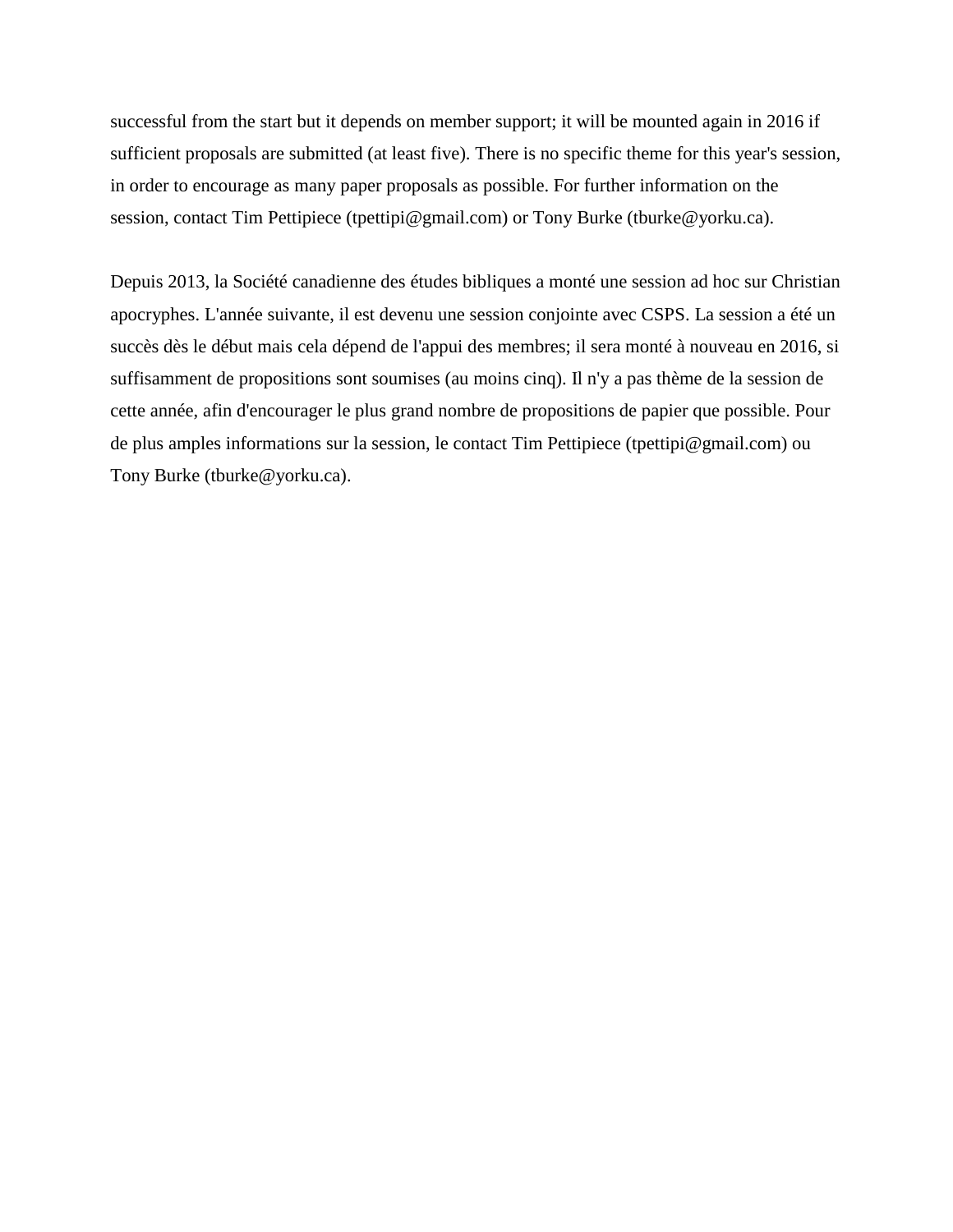# **BUREAU DE L'ACÉP/ CSPS EXECUTIVE**

### **EXECUTIVE**

President: Bob Kitchen (2014-2016) Vice-President: Mona Tokarek LaFosse (2014-2016) Treasurer: Steven Muir (2014-2016) Secretary: Tim Pettipiece (2014-2016) Program Chair: Theo deBruyn (2015) Bulletin Editor: Paul Smith (2014-2016)

### **PROGRAMME COMMITTEE**

Theo deBruyn (2013-2015) Anne Moore (2014-2016) Maria Dasios (2015-2017)

# **NOMINATING COMMITTEE**

Robert Kennedy (2014-2016) Andrius Valevicius (2015-2018)

# **REPRESENTATIVE TO CFHSS AGM:**

Tim Pettipiece (2012-2014)

### **REPRESENTATIVE TO THE CCSR BOARD OF DIRECTORS:**

Paul-Hubert Poirier: Voting Representative (2009-) Tim Pettipiece: Alternatve (2012-2014)

# **WEBMASTER**

Kevin Hill (2009-) Lucian Turcescu (1997-2009)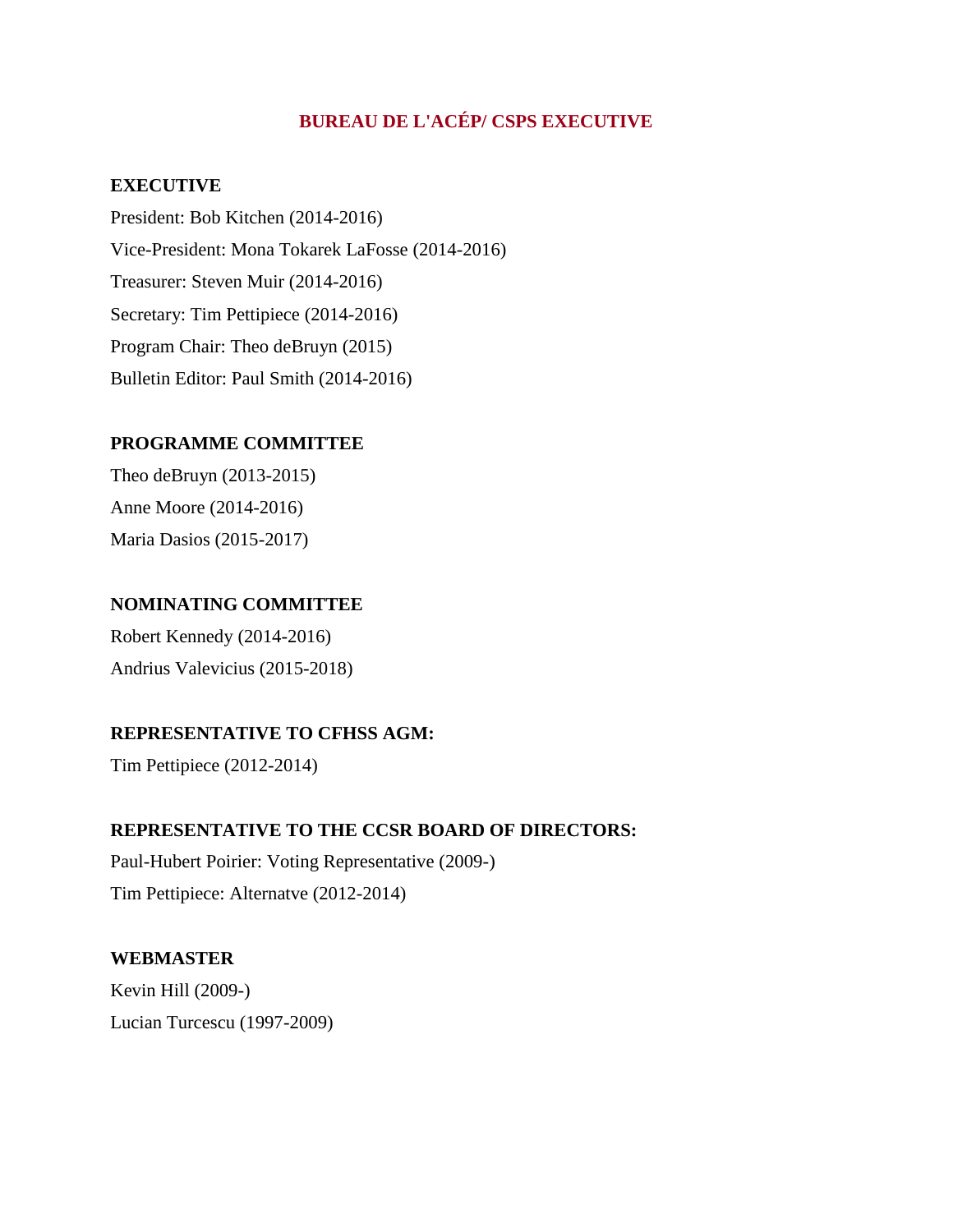# **RAPPEL DU TRÉSORIER/ REMINDER FROM THE TREASURER**

Un simple rappel aux membres qui n'ont pas encore renouvelé le paiement de leur cotisation annuelle.Les fraiss'élèvent aux montantssuivants:

Here is a reminder for all members who have not already done so to send in their annual membership fees. The fees are as follows:

\$40.00 + \$27.00 = **\$67.00** as regular member, with *Studies in Religion* subscription / membrerégulier avec abonnement à *Sciences Religieuses*

**\$40.00** as regular member, already receiving*SR* / membrerégulierrecevant déjà *SR*

\$17.00 + \$23.00 = **\$40.00** as student/retiredmember, with*SR*subscription / membre étudiant/retraité, avecabonnement à *SR*

**\$17.00** as student/retiredmember, alreadyreceives*SR* / membre étudiant/retraité recevant déjà *SR*

SVP faire parvenir le paiement de votre cotisation au trésorier, Steven Muir, à l'adresse cidessous:

Please send your membership fee to the treasurer, Steven Muir, at the address below:

Steven C. Muir, Ph.D. Professor of Religious Studies Concordia University College of Alberta 7128 Ada Boulevard Edmonton, Alberta, Canada T5B 4E4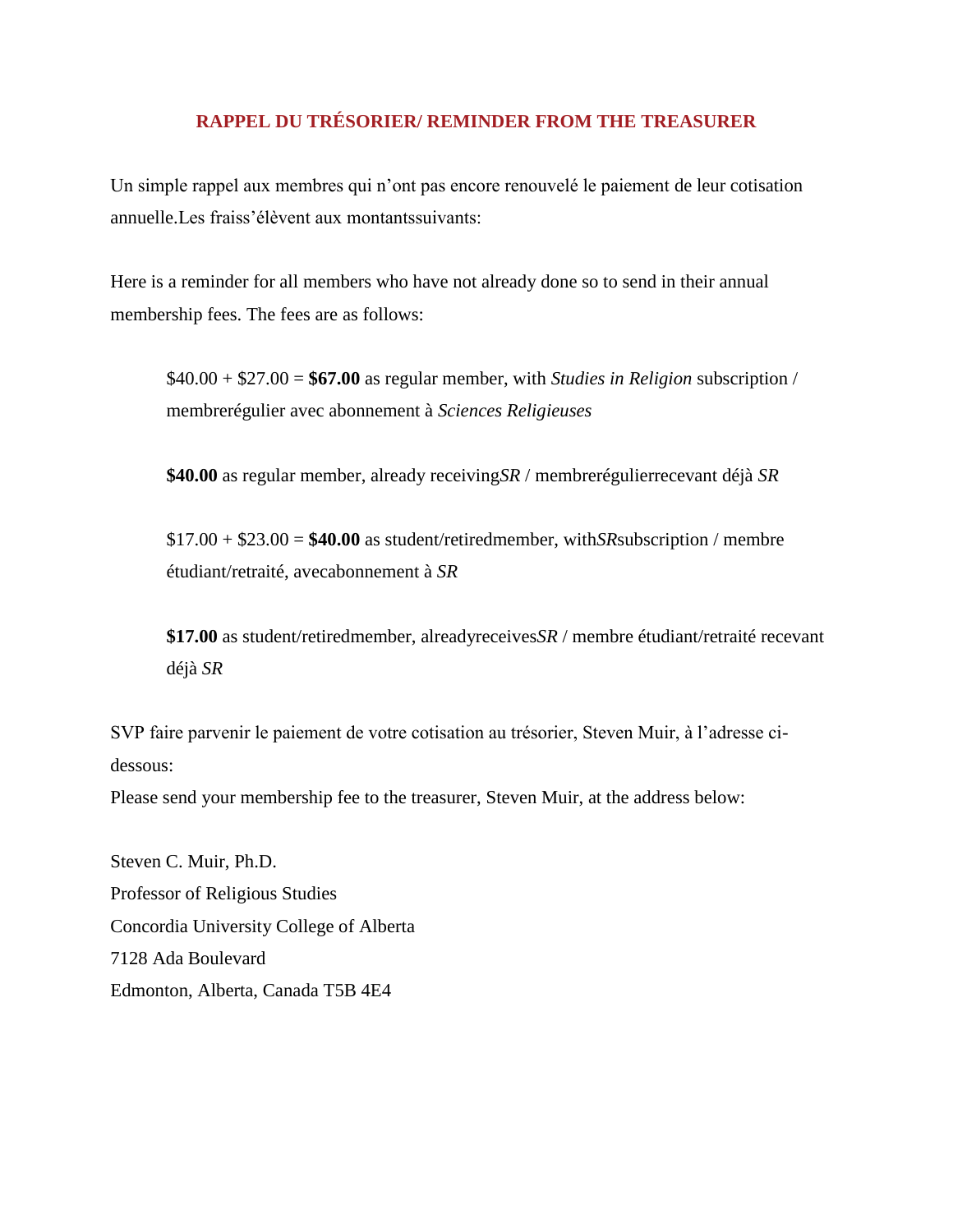### **NOUVELLES/NEWS**

### **PUBLICATIONS:**

#### Theodore de Bruyn

- 'Appeals to the Intercessions of Mary in Greek Liturgical and Paraliturgical Texts from Egypt', in *Presbeia Theotokou: The Intercessory Role of Mary across Times and Places in Byzantium (4th – 9th Century)*, edited by Leena Mari Peltomaa, Andreas Külzer, and Pauline Allen (Vienna: Verlag der Österreichischen Akademie der Wissenschaften, 2015), 115-130.
- 'Christian Apocryphal and Canonical Narratives in Greek Amulets and Formularies in Late Antiquity', in *Rediscovering the Apocryphal Continent: New Perspectives on Early Christian and Late Antique Apocryphal Texts and Traditions*, edited by Pierluigi Piovanelli and Tony Burke (Tübingen: Mohr Siebeck, 2015), 153-174.
- 'What Did Ancient Christians Say When They Exorcised Demons? Inferences from Spells and Amulets', in *Christians Shaping Identity from the Roman Empire to Byzantium: Studies Inspired by Pauline Allen*, edited by Wendy Mayer and Geoffrey D. Dunn (Leiden: Brill, 2015), 64-82.

#### Marie-Pierre Bussières

"Ambrosiaster's Second Thoughts about Eve," *Journal of Early Christian Studies*, 23,1 (2015): 55-69

#### Timothy Pettipiece

- "Manichaeism at The Crossroads of Jewish, Christian, and Muslim Traditions," *Patristic Studies in the Twenty-First Century: Proceedings of an International Conference to Mark the 50th Anniversary of the International Association of Patristic Studies* (Brepols, 2015).
- "The Manichaean Reception of Apocryphal Traditions: The Case of the 'Five Limbs,'" *Rediscovering the Apocryphal Continent: New Perspectives on Early Christian and Late Antique Apocryphal Texts and Traditions* (ed. Piovanelli) (Mohr Siebeck, 2015).
- *"*Varieties of Christian Gnosis,*"* in *the Blackwell Handbook of Religion in Late Antiquity.* (Forthcoming)